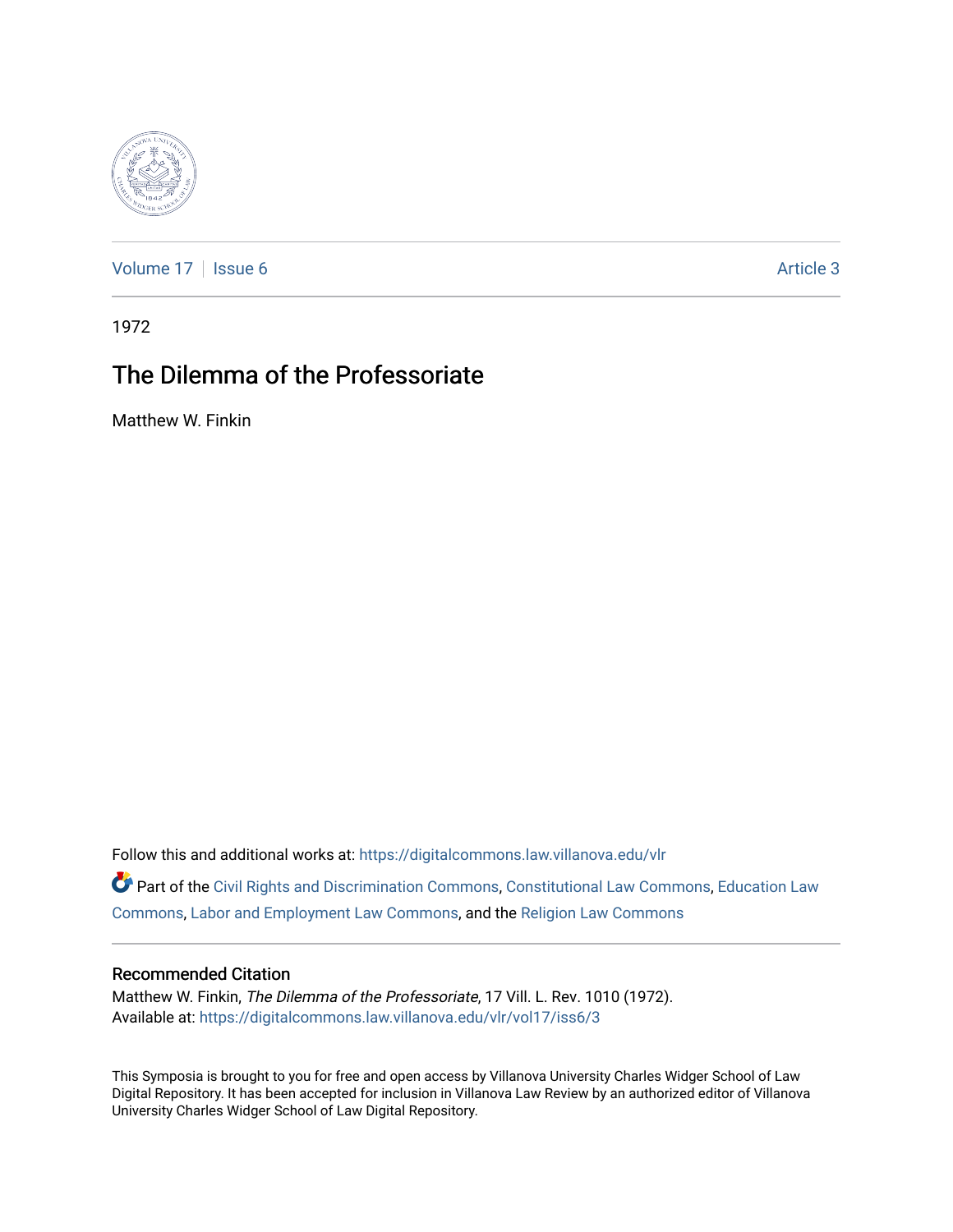#### VILLANOVA LAW REVIEW **1010** [VOL. *17* **: p. 993**

### THE DILEMMA OF THE PROFESSORIATE

### MATTHEW W. FINKINt

PROFESSOR DOWD'S invitation to attend this Symposium gave me the charge of addressing "the legal problems . . . involved in the relationship of faculty members and the university .... " The request was so simply put that I quickly agreed. As I began to think about the topic, I concluded that the request was for an analysis of the interplay of both social and legal factors currently affecting the institutional status of faculty members in higher education. This realization was itself an educational experience  $- I$  have learned to be more suspicious of seemingly simple requests.

One of the significant issues in higher education is the degree to which institutions and faculties will be free to function without unwelcome legal direction or restraint, that is, the degree of autonomy allowed individual faculty members, individual institutions, and faculties within them. I realize that I have qualified some legal developments as not entirely lacking in felicity and that there will doubtless be dispute about them both within the academic community and outside it. I am reminded of the difference of opinion between President Perkins of Cornell University and Clark Byse of Harvard, concerning the advisability of the judicial extension of due process into cases of student discipline.<sup>1</sup> I proceed in the hope that my reservations concerning some developments treated here will be as happily resolved by subsequent events as were, I believe, many of the doubts expressed by President Perkins.

### I. THE LEGAL CONTEXT

Laws have played a relatively passive role with respect to the substance of educational decisions. To be sure, private institutions of higher education are chartered or incorporated by state law and bear scrutiny, usually of a minimal character, by some state agency. Their public counterparts are commonly created by state constitution or statute and bear a closer relationship to the state, particularly in matters of funding. In addition, state statutes or constitutional amendments may change the general educational mission of a public institution. So, for example, the New Jersey legislature could alter the state's

t Counsel, American Association of University Professors. A.B., Ohio Wes-leyan University, 1963; LL.B., New York University, 1967. The views expressed herein are the author's and do not necessarily represent the policy of the AAUP. **1.** Byse, *The University and Due Process: A Somewhat Different View,* 54 AAUP **BULL.** 143 (1968).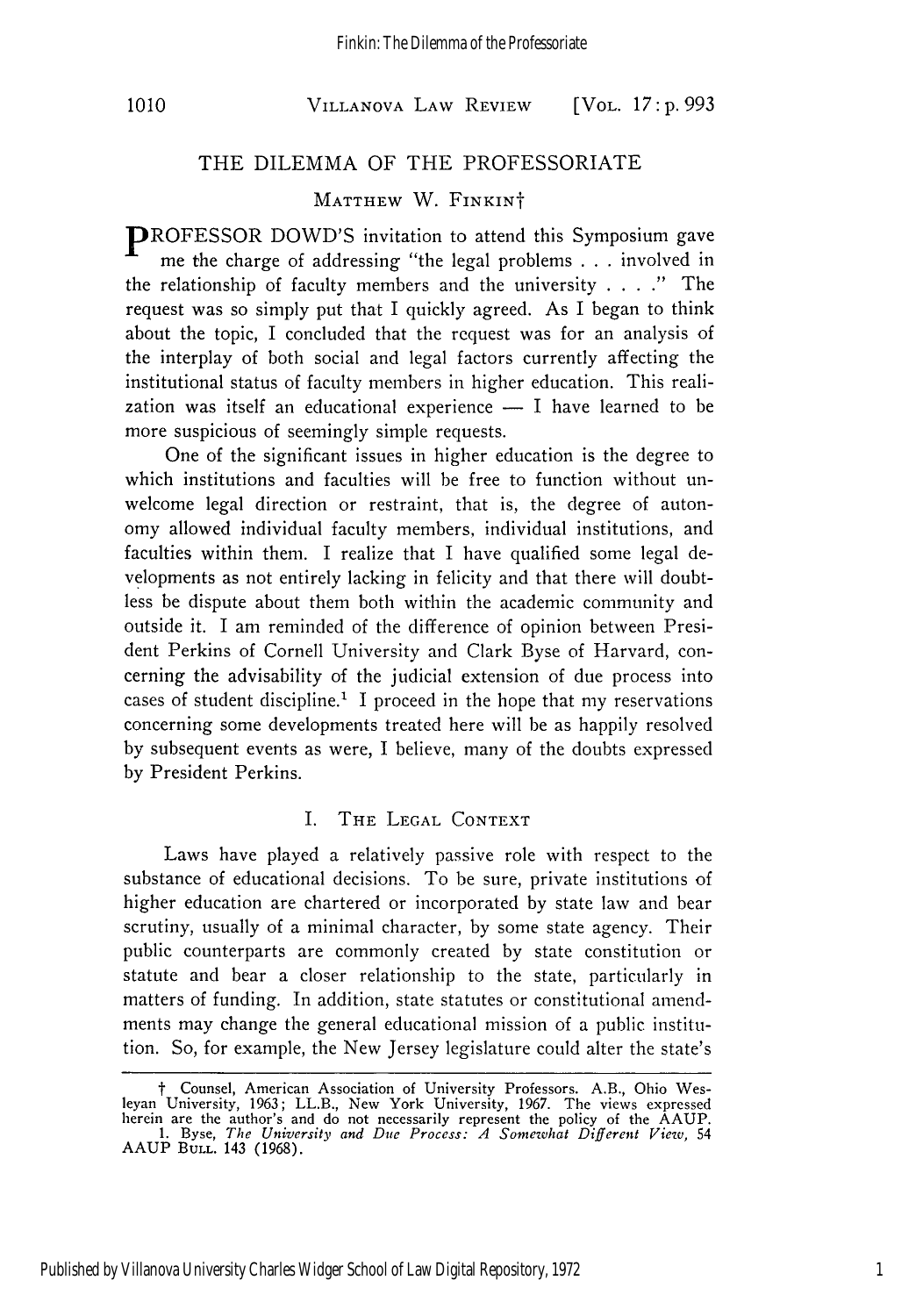## EDUCATIONAL DECISION **MAKING 1011 JUNE 1972]**

teacher colleges to institutions offering broad liberal arts programs. Indeed, the Pennsylvania legislature not long ago elevated the Indiana State College in Indiana, Pennsylvania to the Indiana University of Pennsylvania. Whether such legal alterations have a substantial shortrun impact on the conduct of the educational mission remains to be seen.

In addition, through the funding of its research programs, the federal government has a profound impact on decisions involving the direction of research in universities. Unquestionably, the decision of many researchers to pursue particular interests are circumscribed by the availability of funds, and thus the priorities are set by the government.

Finally, laws can and have interfered with the substance of educational decisions by, for example, requiring loyalty oaths as a condition of employment for professors or by withholding certain funds from institutions which do not allow military recruitment on campus.

Broadly, then, laws have performed three tasks: (1) they have set the legal framework within which educational decisions are made; (2) they have encouraged certain kinds of decisions in accord with national, state, or local priorities, primarily through the funding process; and (3) in some instances, they have mandated a particular educational decision.

Occasionally, the faculty's role in institutional decision making is explicitly provided for by charter or statute. In the common case, however, the institution's board of trustees is vested with the right and power to govern the institution. The governing board usually adopts regulations delegating to the administration the general supervision and conduct of the institution's activities, a portion of which may, in turn, be expressly delegated to the faculty. Two examples, from the private and public sectors respectively, strike me as fairly typical. The Bylaws adopted by the trustees of New York University provide that the "educational conduct of each of the schools and colleges . . . is committed to the faculty of each of the schools" and that, subject to the approval of the governing board and general university policy, each faculty determines *inter alia* entrance requirements, courses of study, standards of academic achievement, and certifies qualified degree candidates.<sup>2</sup> The Bylaws define qualifications for faculty membership and establish a university senate, composed of faculty, administration, and student representatives, responsible for "discussion of University-wide policies and proposed changes in University practices and structure," including the academic program and personnel and budgetary policies. They also establish a faculty council, consisting of the elected faculty senators, which serves as the faculty personnel com-

<sup>2.</sup> New York University, Bylaws (May 27, 1960).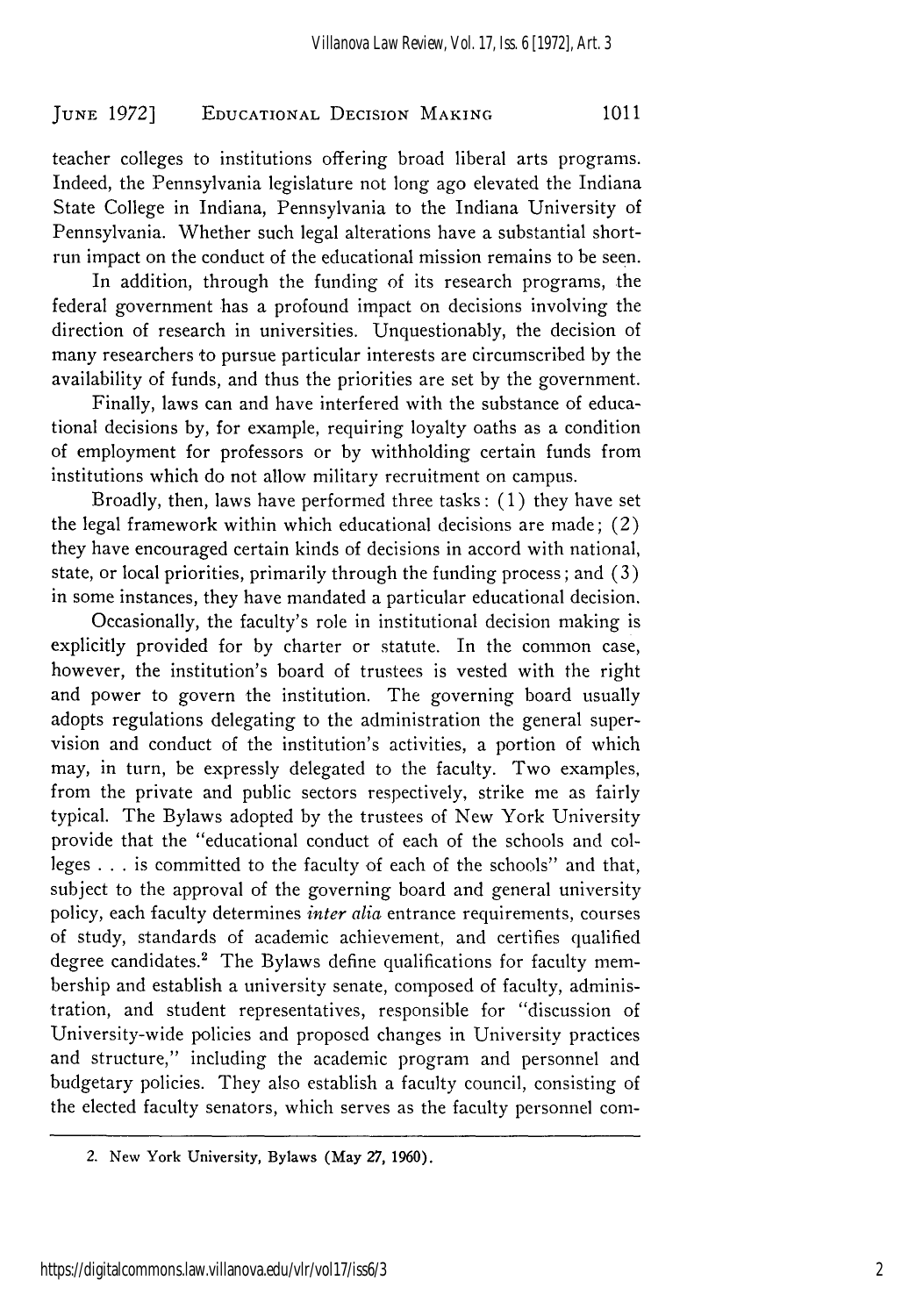### VILLANOVA LAW REVIEW *1012* [VOL. *17:* **p. 993**

mittee of the senate, and which may consider "any matters of educational and administrative policy" which it may bring to the attention of the senate or of the president.

The Rules and Regulations of the Minnesota State College Board provide for the establishment of a "principal agency for faculty participation in college governance" in the constitution of each institution.<sup>8</sup> They require that the faculty have "major responsibility" in consultation with students and administration for regulations relating to curriculum, evaluation of instruction, admissions, and academic standards and, without such required consultation, for all matters of faculty status. In addition, the faculty is to "participate" through such agencies in the preparation of long-range plans, priorities, and budgets. A far less explicit section provides for the designation of an organization to represent the faculty on matters of faculty interest coming before the system-wide board.

Presumably the right of the faculty to participate in institutional decision making provided by such bylaws and regulations could be judicially vindicated. Delegations of authority, however, can and have been selectively withdrawn by institutional governing bodies.<sup>4</sup> Moreover, much would depend on the sensitivity of the court to the realities of academic life. This is not to imply that a sound judicial understanding of faculty-institution relations cannot be achieved<sup>5</sup> but is to suggest that, perhaps due to inexperience with such institutions, courts are not always sensitive to the ways of the academic world.<sup>6</sup>

In any event, there is a paucity of litigation by faculty bodies seeking to vindicate their rights, although in this litigious age such a development may not be wholly unexpected. Thus, the profession's claim to participate in educational decisions, if asserted as a legal right, rests as yet on largely undeveloped ground.

The essential underpinning for the professor's claim to participate has not been in the character of his legal but of his professional status.

<sup>3.</sup> Minnesota State College Board, Rules and Regulations (1971).

*<sup>4.</sup> See, e.g., Academic Freedom and Tenure: The University of California at Los Angeles, 57* AAUP **BULL.** 382 (1971), a report which concerns the failure of the Board of Regents of the University of California to renew the appointment of Acting Assistant Professor Angela Y. Davis. The Board had acted to "relieve the President of the University, the Chancellor of the Los Angeles campus, and all other adminis-trative officers of any further authority or responsibility in connection with" Miss Davis' appointment and then proceeded to act itself on the matter. *Id.* at 390.

*<sup>5.</sup> See, e.g.,* Greene v. Howard Univ., 412 F.2d 1128 (D.C. Cir. 1969).

*<sup>6.</sup> Compare* Worzella v. Board of Regents, 77 S.D. 447, 93 N.W.2d 411 (1958), *with* Ironside v. Tead, 228 App. Div. 940, 13 N.Y.S.2d 17 (Sup. Ct. 1939), *modified,* 259 App. Div. 704, 17 N.Y.S.2d 994 (Sup. Ct.), *aff'd,* 283 N.Y.2d 667, 28 N.E.2d 399 (1940). Fortunately the *Worcella* case has not been followed elsewhere. *See* Byse, Academic Freedom, Tenure, and the Law: A Comment on Worzella v. Board of<br>*Regents, 73 HARV. L. REV. 304 (1959).*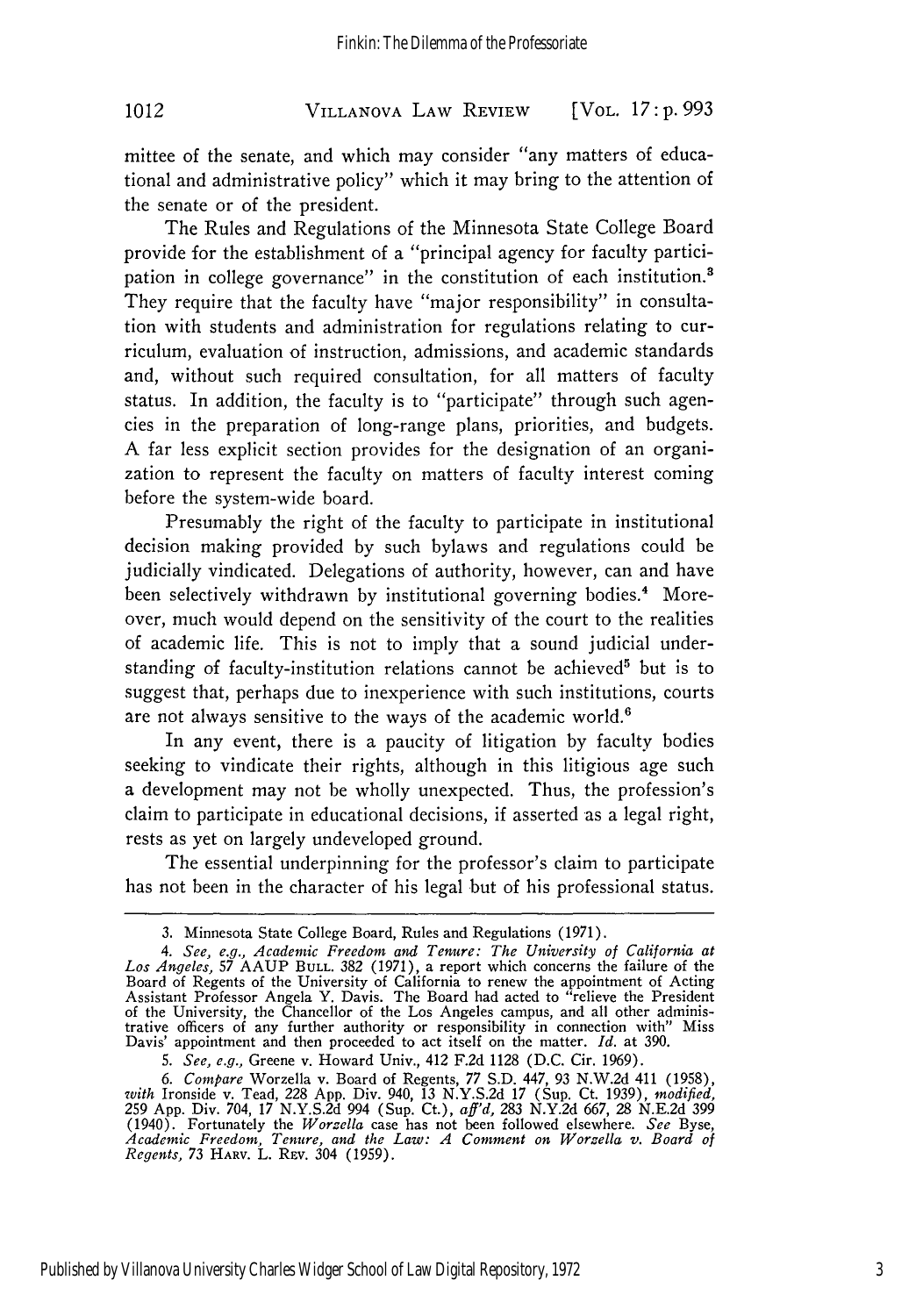### **EDUCATIONAL** DECISION MAKING **JUNE 1972] 1013**

It is by virtue of his particular expertise that the professor expects a predominant voice in curricular matters, expects to exercise a major responsibility for the selection and retention of his disciplinary colleagues in the institution, and expects generally to have an important say in the affairs of the institution.

### II. **THE EROSION OF AUTONOMY**

A variety of factors are now serving to reduce seriously the degree of autonomy heretofore enjoyed **by** the profession. In a thorough and regrettably unpublished paper entitled "The Twilight of Faculty Autonomy," Robert M. O'Neil discusses a number of these, some of which are intrinsic to institutional government in a time of much expanded higher education, but many of which constitute external threats: legislative interference in the wake of student disruption, particularly in the passage of laws governing faculty suspension and dismissal processes; legislative determination of faculty workload (and, more recently, the legislative suspension of sabbatical leaves) ; and that time honored device, the legislative investigation.<sup>7</sup> O'Neil goes on to discuss the implications of increasing resort to the judicial process: court orders opening schools closed **by** action of their administrations or governing boards; suits for reimbursement of tuition and damages **by** students and others for campus closings; suits **by** conservative students against institutional hiring policies; and a spate of lawsuits concerning the rights of nontenured faculty members. As if this were insufficient, O'Neil outlines the advent of surveillance and intelligence activities conducted on campus **by** agents of various federal and state authorities and the conduct of grand jury investigations, one of the more notable of which, at Kent State, resulted in criticism of the institution's administration for "fostering an attitude of over-indulgence and permissiveness with its students and faculty **...."'**

Before returning to more of O'Neil's analysis, I would mention a new ingredient added to the stew - the intervention of the Department of Health, Education, and Welfare (HEW) to compel universities and colleges in receipt of federal contract funds to adopt affirmative action programs with respect to the hiring and promotion of females and minority group members. At the time of writing, the Department is in the process of drafting its guidelines, but in the interim, it appears to have proceeded on an ad hoc basis. In some

**<sup>7.</sup>** R. O'Neil, The Twilight of Faculty Autonomy (available **through** M. **W.** Finkin).

**<sup>8.</sup>** *Id.*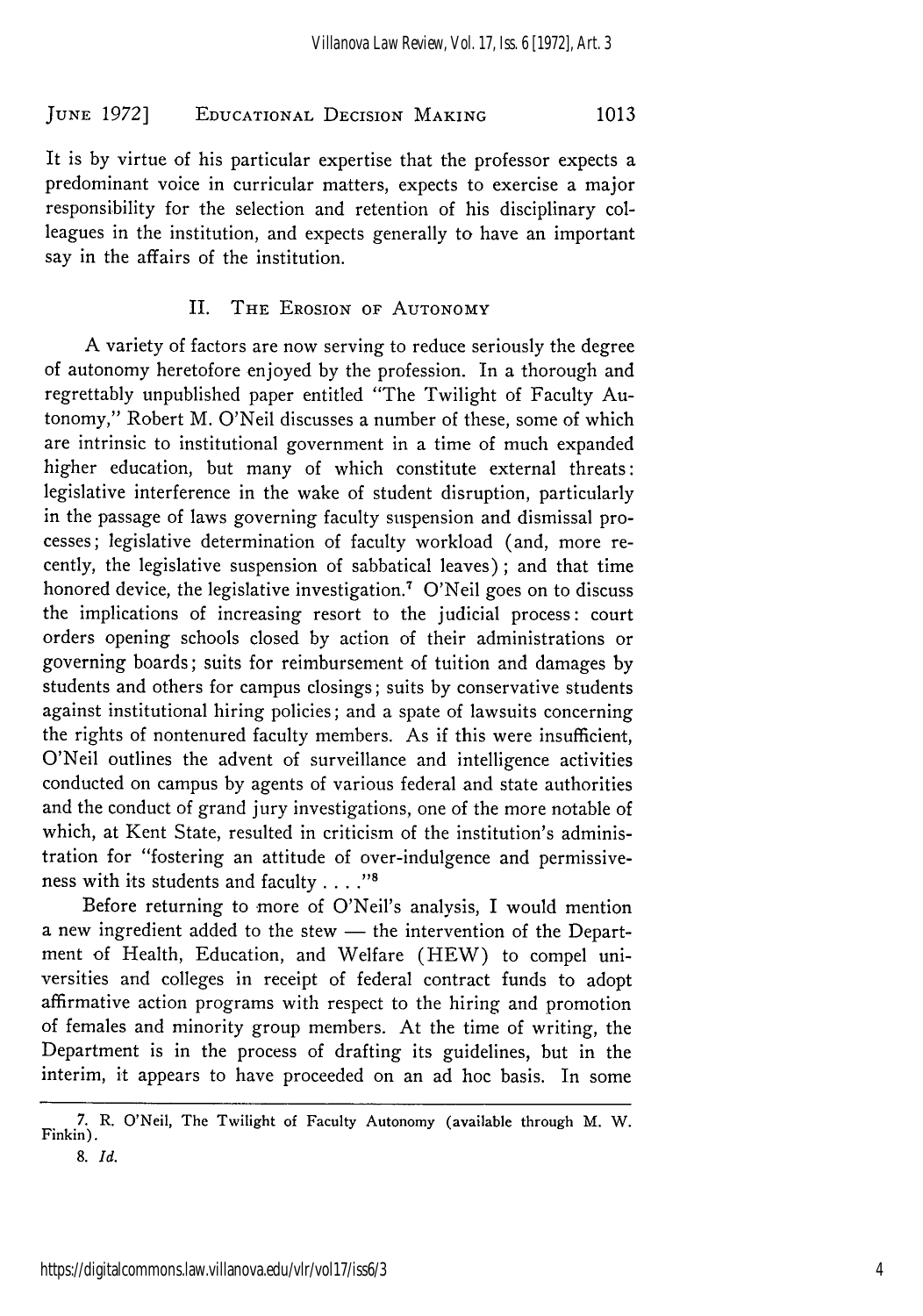### VILLANOVA LAW REVIEW 1014 [VOL. *17* **: p. 993**

cases institutional adoption of something bordering on a "quota" system seems to be implied. The response of one affected institution, Columbia University, is instructive. In an interim agreement with HEW, all employment decisions, including those affecting faculty appointments, must be reviewed and approved by the central administration, a sharp departure from prior practice. Proposed appointments and promotion of non-minority males will be approved only if the affected deans and department chairmen can demonstrate unsuccessful attempts to recruit or promote women and minority group members.<sup>9</sup>

Another factor raised by O'Neil and, if anything, more urgent now is the financial picture of higher education. McGeorge Bundy once attributed the growth of faculty authority since the Second World War not only to the increased prestige attached to men of learning, but to the "massive authority of the law of supply and demand"<sup>10</sup> as well. Now, but a few years later, one cannot peruse an issue of the *Chronicle of Higher Education* without reading of reductions in faculty, freezes on hiring or tenure, and comment on whether the projected oversupply of Ph.D.'s is as severe as predicted. Related to the financial aspect are the rising criticisms leveled at the tenure system itself which has long been viewed as an essential defense for academic freedom and the calls for greater "accountability" on the part of institutions of higher learning. The recent remarks of a high state official from Maryland in a speech at a state college there seem fairly typical: "I'm not suggesting that the state government wants to get deeply enmeshed in the details of administering educational institutions, but I do warn you that both the legislative and executive branches will be demanding a careful accounting of where the money goes and what it buys. You'd better be prepared to give that accounting."<sup>11</sup>

The result of much of the foregoing  $-$  the demands of  $HEW$ , the financial pressures, and the calls for accountability  $-$  is a greater centralization of the university and the assertion of administrative controls not only on a single campus, but on a system and state-wide basis. Increasingly, one observes the establishment of educational consortia, the merger of educational systems, and the creation of statewide super-boards and master planning agencies. In some instances regional commissions have been established to foster cooperation between the public and private sectors. However valuable some of these efforts may be, the net result is a significant erosion of the local faculty's voice in basic educational decisions.

**<sup>9.</sup>** Once issued, the guidelines will probably be more rigid than the ad hoc agreements.

**<sup>10.</sup>** Bundy, *Faculty Power,* **ATLANTIC MONTHLY** Sept. **1968,** at **42.**

**<sup>11.</sup>** Undoubtedly, similar remarks have been made in every state.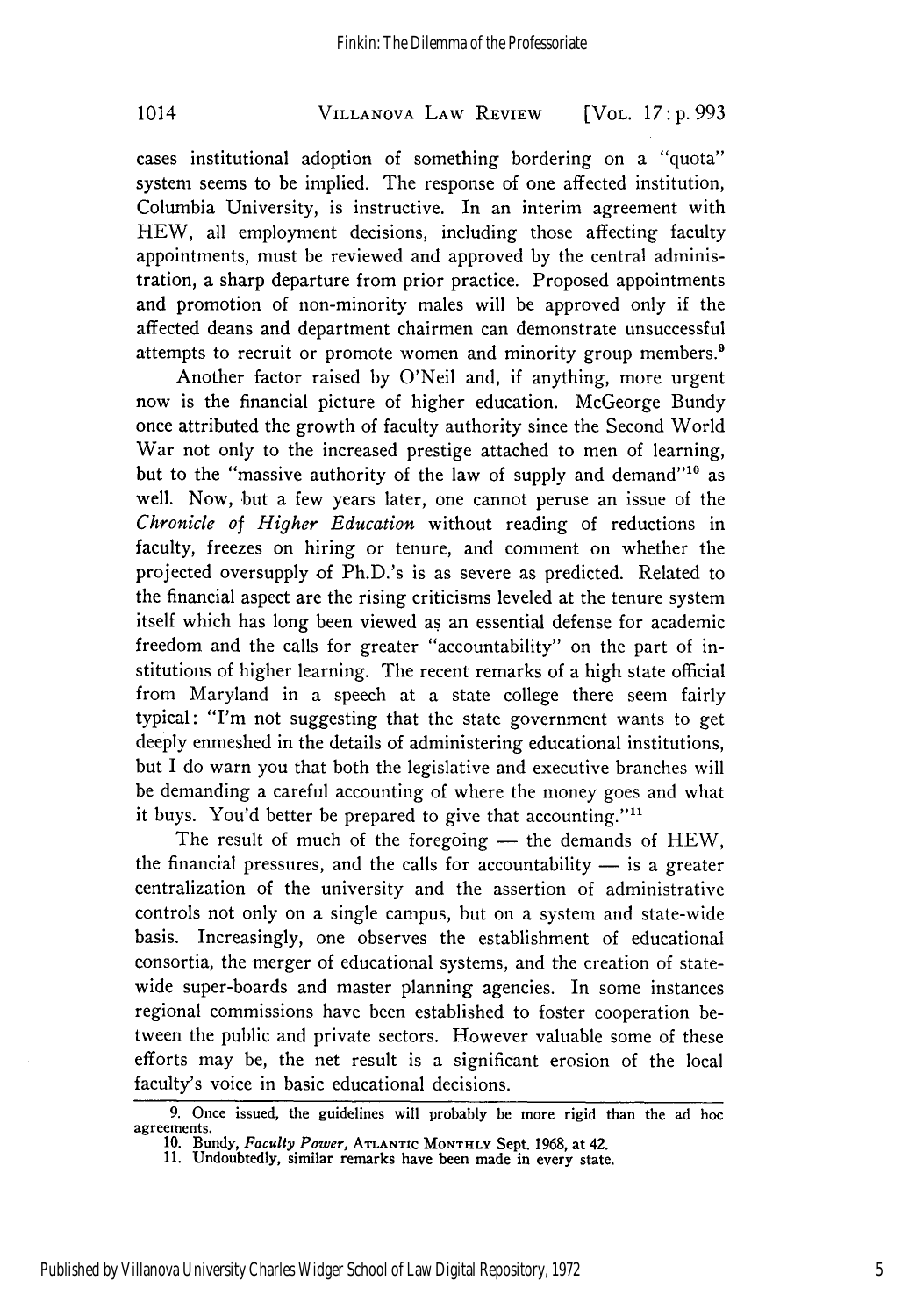### **EDUCATIONAL** DECISION **MAKING 1015** *JUNE 1972]*

### III. THE DILEMMA - LEGAL STATUS AND PROFESSIONAL **STATUS**

I had mentioned at the outset that not all of these developments may be entirely unwelcome. Few, I submit, would argue that the courts should not extend first amendment guarantees to college teachers in publicly operated institutions. The soundness of judicial review of alleged deprivations of constitutional rights is supported in some recent cases overturning nonrenewals of nontenured appointments for political expression and activity. One recent case, *Rozman v. Elliot*,<sup>12</sup> gives pause. The court found the grounds for a decision on nonrenewal of a nontenured appointment constitutionally permissible and within the proper discretion of the institution's governing board. The faculty member had participated in a sit-in following the Cambodian invasion and the shootings at Kent State. He had also introduced himself into the negotiations between the administration and student-selected spokesmen and he had attempted to shape a statement from the administration somewhat stronger than it was prepared to issue. This action, the court found, could be relied on by the institution's governing board as a basis for declining to renew the faculty member's appointment:

In no way am I suggesting that a faculty member must parrot on substantive issues the views of the administration. I do say, however, that a faculty member cannot assume, under the protective umbrella of the federal Constitution, the role of or intrude into another's rightful role of conducting the workings of a university. His cooperativeness to that extent, at least, was a matter of proper concern of the Board of Regents, who had to decide whether he was the kind of faculty member who should be employed by the university.<sup>13</sup>

The court appears to have suggested that, while a professor employed by a publicly operated institution has the constitutional protections afforded all public employees, his legal status confers no greater rights or freedoms than others in that broad category. He is under an obligation to cooperate with the employer and not "intrude" himself into the administration's conduct of the "workings of the university." If this is a fair reading of the implications of the court's approach, it is seriously erosive of the freedom claimed by the profession as an academic matter to criticize actively the administration and its policies and to engage in the workings of a university.<sup>14</sup> Indeed, most aca-

*<sup>12.</sup>* 335 F. Supp. 1086 (D. Neb. 1971).

<sup>13.</sup> *Id.* at **1097.**

<sup>14.</sup> *See* Ball v. McPhee, 6 Wis. 2d 190, 94 **N.W.2d 711** (1959).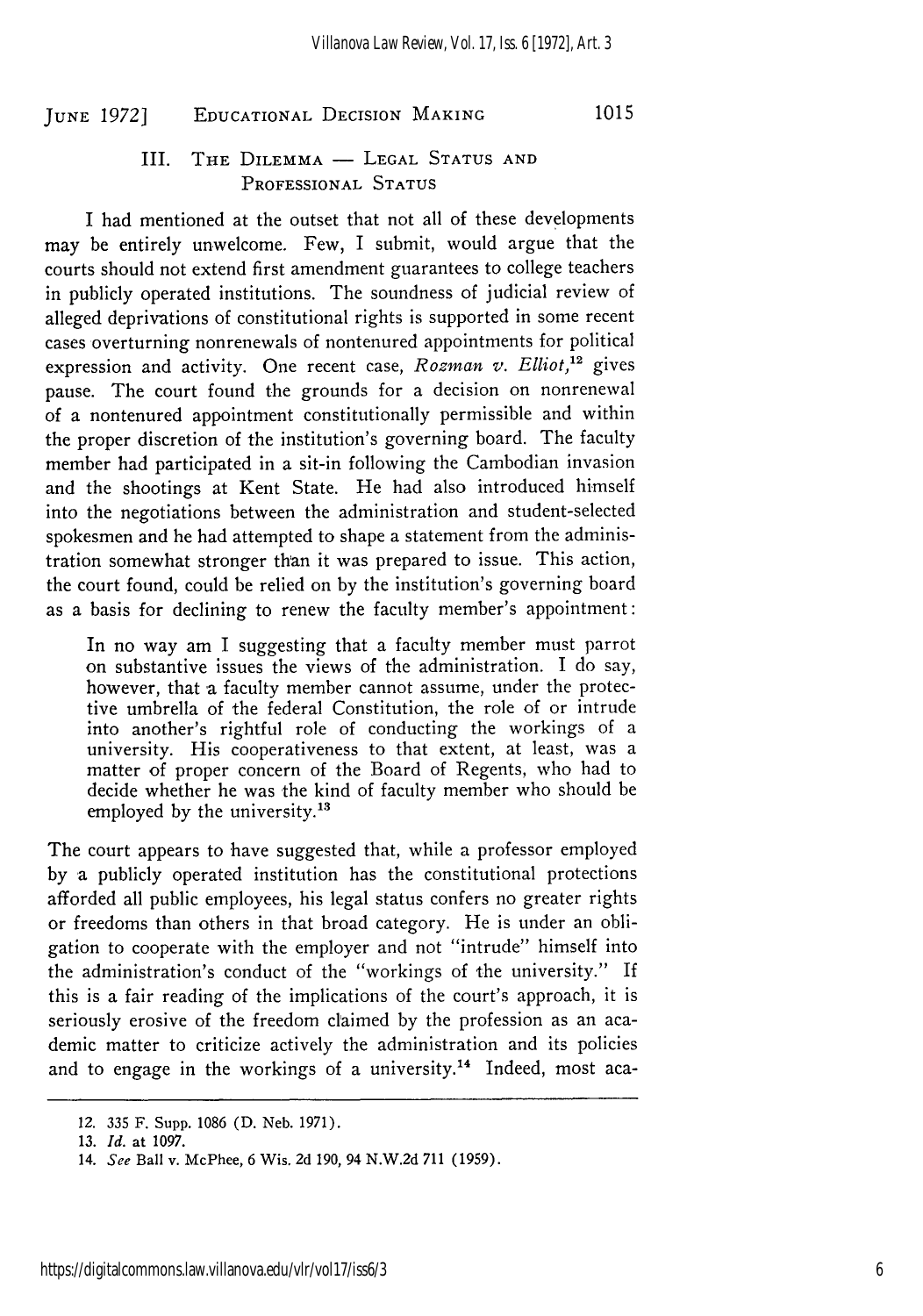VILLANOVA LAW REVIEW **1016** [VOL. *17:* **p. 993**

demics would be hard pressed to discern the line between "cooperation" and "intrusion."

I note the court's remarks on the professor's status because the question has also been framed by the extension of the right to bargain collectively to the faculties of a number of publicly and independently operated institutions of higher education. The former were extended the right through the enactment of public employee bargaining laws which frequently have included the faculties of state colleges and universities, while the latter received the collective bargaining right as a result of the *Cornell University* case<sup>15</sup> and the subsequently issued jurisdictional guidelines, effectively extending statutory coverage to approximately 85 per cent of the private, nonprofit institutions of higher education in the nation.<sup>16</sup> Perhaps no other development places the professor's relationship to the institution in so sharp a light.

The National Labor Relations Board (NLRB) has held, in response to the contentions of three university administrations, that the collective exercise of academic peer judgment by a faculty on matters of academic status and educational policy does not yield to individual faculty members a managerial or supervisory status, thus exempting them from the coverage of the National Labor Relations Act.<sup>17</sup> In *Adelphi University,'"* however, the issue was not framed so broadly as to raise the status of the faculty as a whole but only concerned the status of members of faculty personnel and grievance committees. As to the narrowed issue, two members of the Board confessed great difficulty:

[S]temming from the fact that the concept of collegiality, wherein power and authority is vested in a body composed of all of one's peers or colleagues, [it] does not square with the traditional authority structures with which this Act was designed to cope in the typical organizations of the commercial world. The statutory concept of "supervisor" grows out of the fact that in those organizations authority is normally delegated from the top of the organizational pyramid in bits and pieces to individual managers and supervisors who in turn direct the work of the larger number of employees at the base of the pyramid.

Because authority vested in one's peers, acting as a group, simply would not conform to the pattern for which the supervisory

<sup>15.</sup> Cornell Univ., 183 NLRB No. 41 (1970).

*<sup>16.</sup> See* 29 C.F.R. § 103.1 (1972).

<sup>17.</sup> Manhattan College, 195 NLRB No. 23, 79 L.R.R.M. 1253 (1972) ; Fordham Univ., 193 NLRB No. 23, 78 L.R.R.M. 1177 (1971); C.W. Post Center, 189 NLRB No. 109, 77 L.R.R.M. 1001 (1971). See National Labor Relations Act §§ 1 *et seq.,* 29 U.S.C. §§ 151 *et seq.* (1970).

<sup>18. 195</sup> NLRB No. 107, 79 L.R.R.M. 1545 (1972).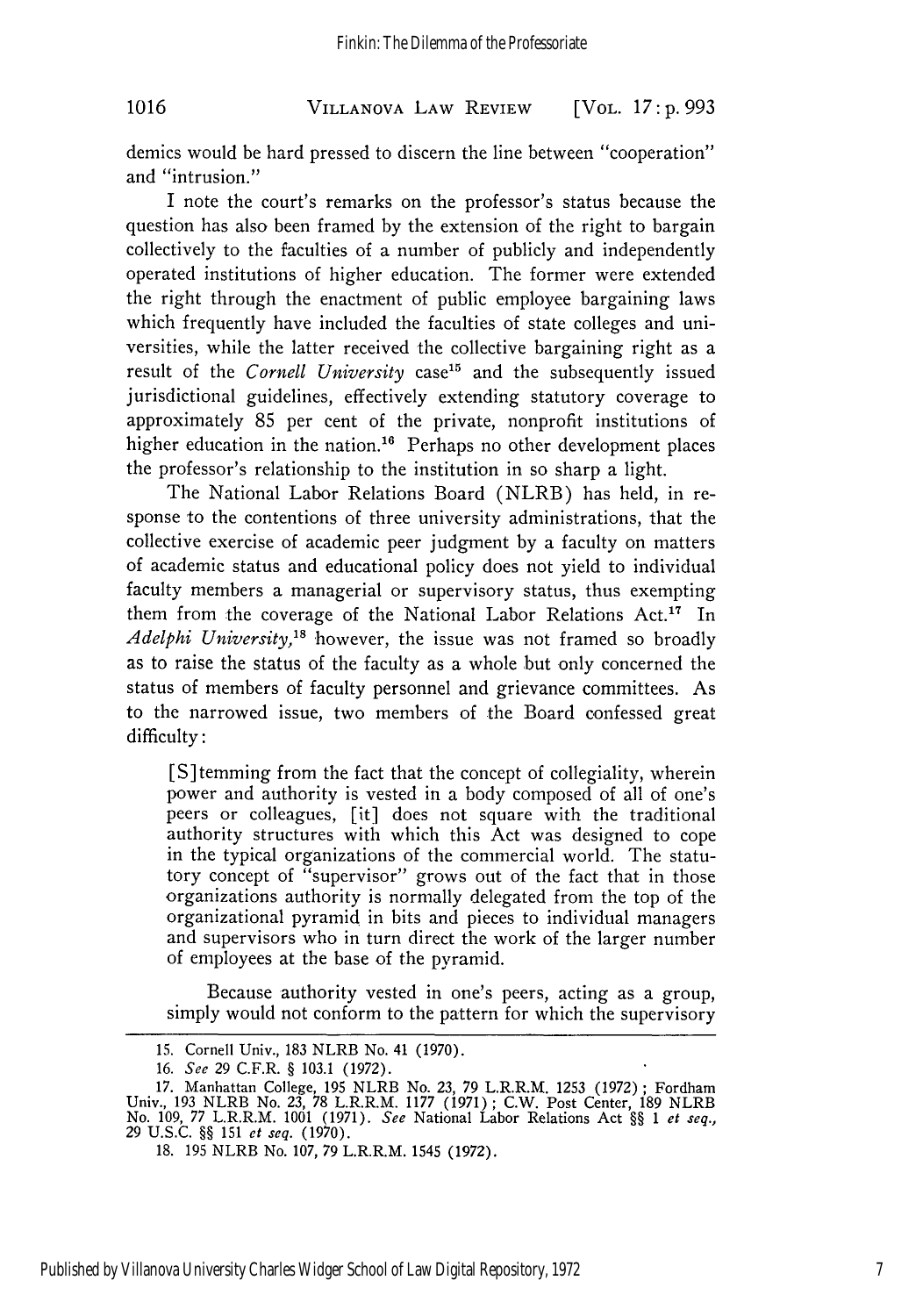### EDUCATIONAL DECISION MAKING **JUNE 1972] 1017**

exclusion of our Act was designed, a genuine system of collegiality would tend to confound us. Indeed the more basic concepts of the organization and representation of employees in one group to deal with a "management" or authoritarian group would be equally hard to square with a true system of collegiality.<sup>19</sup>

The panel proceeded, however, over the dissent of the third member, to hold the members of these committees to be employees within the Act. The dissenting member argued that the authority of such relatively small committees was logically unlike the diffuse authority dispersed throughout the faculty and stressed "that individuals do not have the right  $\dots$  to sit on both sides of the bargaining table in the collective bargaining process<sup>"20</sup>  $-$  precisely the argument made earlier by the Fordham administration.<sup>21</sup>

From this auspicious beginning, the NLRB has proceeded to define bargaining units for faculties in higher education based on "well settled principles" which developed in the industrial sector, and which must perplex most academics: part-time faculty will be included with the full-time faculty, unless there is consent to the contrary;<sup>22</sup> non-teaching professional employees (such as athletic coaches) will be included **;23** department chairmen may be excluded as supervisors even if they are colleagues of the full-time faculty but have authority over part-time faculty (which would be included for unit purposes if any party to the proceeding desires their inclusion).<sup>24</sup>

My purpose has not been to castigate the NLRB but to use its brief experience, paralleled by actions of the various state boards concerned with similar issues of unit determination in public higher education, to point to what the labor laws are doing in the area of faculty representation. I feel it safe to conclude that, in defining bargaining units, little or no attention has been paid to educational implications. It should be stressed that the configuration of the bargaining unit defines a polity for a species of institutional government through collective bargaining. The NLRB, relying on its industrial experience, but not cheerfully so as I read the *Adelphi* decision (if that is any solace to the academics), and various state boards shape new polities

**<sup>19.</sup>** *Id.* at **\_ \_** *,79* L.R.R.M. at **1555-56.**

<sup>20.</sup> *Id.* at *<sub>1</sub> 79* L.R.R.M. at 1557 (dissenting opinion).

<sup>21.</sup> **193** NLRB No. **23,** at \_\_\_, **78** L.R.R.M. at 1184.

<sup>22.</sup> **193** NLRB **No. 23 (1971);** University of New Haven, Inc., **190** NLRB No. 102 **(1972).**

**<sup>23. 195</sup>** NLRB No. **23 (1972).**

<sup>24.</sup> **195** NLRB No. **107 (1972).**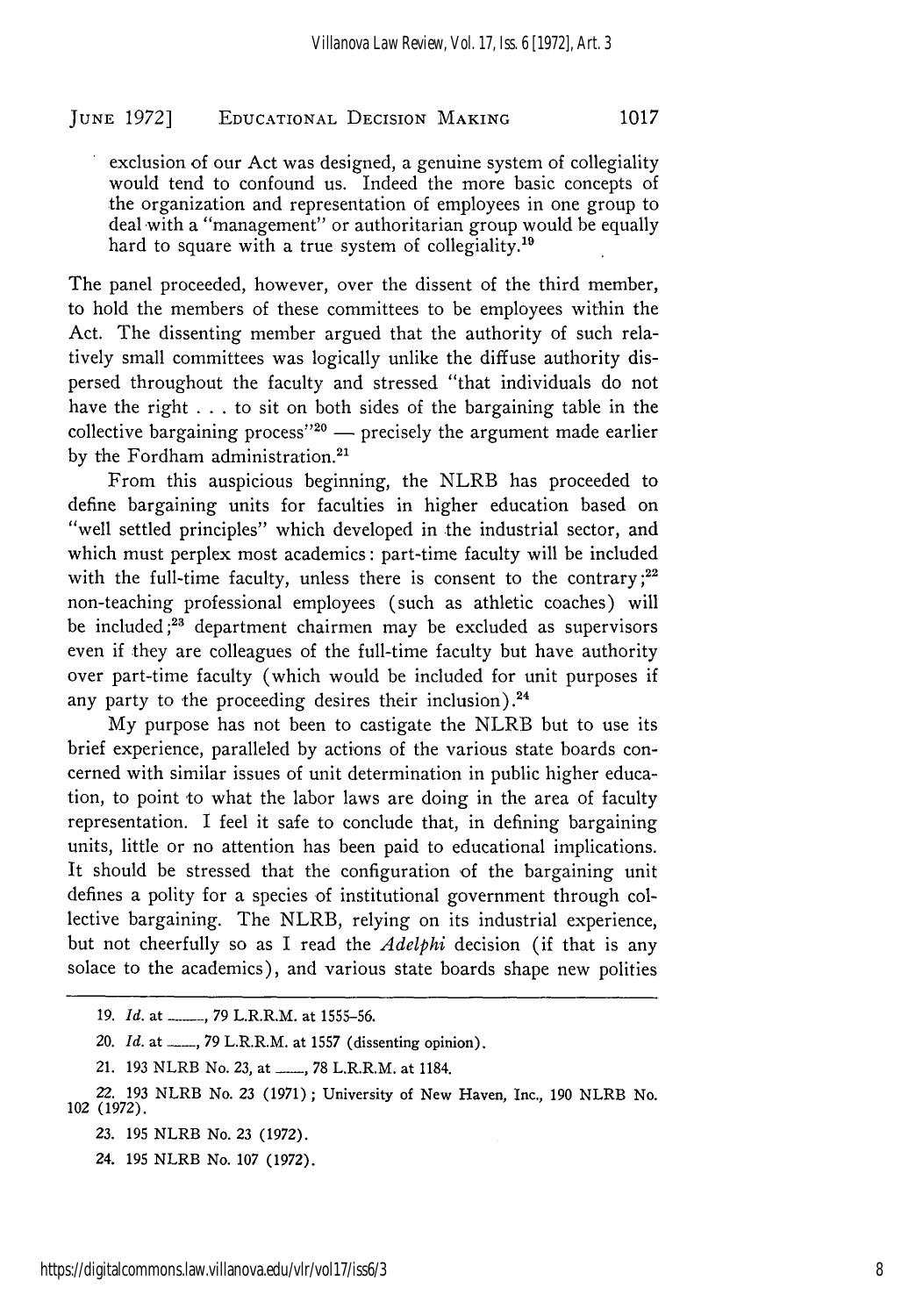### VILLANOVA LAW REVIEW **1018** [VOL. *17:* **p. 993**

which may be wholly at variance with existing patterns of government which have been established in response to institutional needs.

Further, the implications of exclusive collective representation for traditional forms of university government are serious, and these same forms may not emerge untouched by the extension of the labor laws. There is, for example, a most ominous footnote to the discussion in *Adelphi* of the status of internal faculty governing bodies:

The delegation by the University to such elected groups of a combination of functions, some of which are, in the typical industrial situation, normally more clearly separated as managerial on the one hand and as representative of employee interests on the other, could raise questions both as to the validity and continued viability of such structures under our Act.25

Even in the absence of so unfortunate a conclusion, some observers have argued that traditional forms of faculty government must eventually be subsumed into the bargaining process, resulting in a vastly increased role for the administration and a much diminished one for the faculty.2" Others have failed to find in this development a law of nature.<sup>27</sup> A recent report on the Canadian situation concluded:

It would be most unfortunate . . . if the traditional dispersion of decision-making power within the university were essentially ended by an all-encompassing system of two-party control. Such dispersion is an indispensable aspect of the pluralism of the Canadian university, and academic freedom cannot exist in the absence of pluralism. However, in spite of the monolithic tendencies inherent in North American collective bargaining, the stronger Canadian universities may indeed be so resolutely pluralistic that the entire collective bargaining mechanism would simply become another aspect of their pluralism. <sup>28</sup>

In any event, the traditional rights and privileges of faculties as organized bodies and of faculty members as individuals remain to be developed in the scheme of collective bargaining.

<sup>25. 195</sup> NLRB No. 107, at \_\_\_ n.31, 79 L.R.R.M. at 1556 n.31. For a more enlightened approach, *see* Michigan State Univ., No. C691-123 (Mich. Emp. Rel. Comm'n Aug. 9, 1971); Michigan State Univ., Nos. C70D-52, C70D-53 (Mich. Emp. Rel. Comm'n Sept. 8, 1971).

<sup>26.</sup> Boyd, *The Impact of Collective Bargaining on University Governance,* 58 LIBERAL **ED.** 265 (1972) ; Hanley, *Issues and Models for Collective Bargaining in Higher Education,* 57 LIBERAL **ED.** 5 (1971); Lieberman, *Professors Unite!,* HARPER'S MAGAZINE, Oct. 1971, at 61.

*<sup>27.</sup>* Finkin, *Collective Bargaining and University Governance,* 1971 Wis. L. REV. 125, *revised in* 57 AAUP **BULL.** 149 (1971); Stevens, The Professors and Collective Action: What Kind?, May 18, 1971 (paper presented at the Univ. of Minn. Indus. Rel. Center).

<sup>28.</sup> B. **ADELL &** D. CARTER, COLLECTIVE BARGAINING FOR UNIVERSITY **FACULTY IN CANADA** 79 (1972).